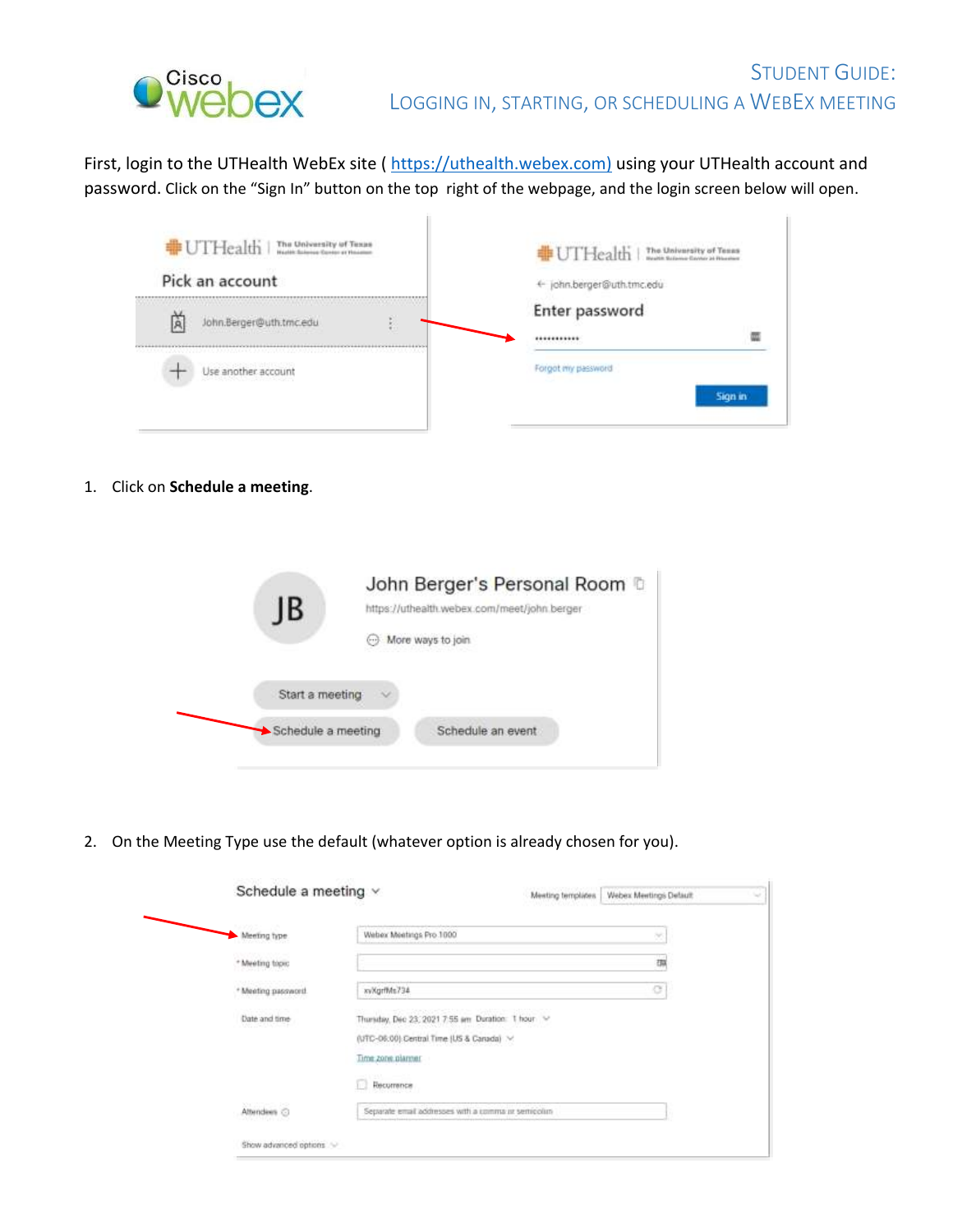- 3. Leave **Meeting Type** as **WebEx Meetings Pro 1000**
- 4. Enter a **Meeting Topic** *(*The title of the meeting which will be shown*)*, then enter a **Meeting Password**, if needed (passwords are not required).
- 5. Specify the **Date, Time,** and **Duration**. (Duration is for planning purposes only, the meeting will continue up to 24 hours until you end it.)
- 6. Enter the **email addresses** of people you want to invite in Attendees.
- 7. Click the **Start** button to begin the meeting immediately or click the **Schedule** button if the meeting is scheduled to begin in the future*.* \*It is recommend that you DO NOT use WebEx with a VPN connection, as this could affect performance.
- 8. For advanced scheduling options such as reoccurring WebEx meetings as well as updating some of the more advanced meeting settings and attendee options choose the Show Advanced Options.

## WEBEX QUICK GUIDE: MEETING CENTER (STARTING THE MEETING)

When it is time to start, look under **upcoming meetings** on the WebEx website and click on the meeting link that was created. Once you click on the **Start** button, the entry screen *(below)* will open and you can choose how to connect when you continue on to the meeting. Click **Start Meeting** once you have gone through the settings.

\*Pro Tip: It is always a good idea to test your speaker and Microphone in this entry screen before starting the meeting.

You may also use your personal meeting room for a meeting which is always available and is formated using the first part of your email address: https://uthealth.webex.com/meet/*firstname.middleinitial.lastname*